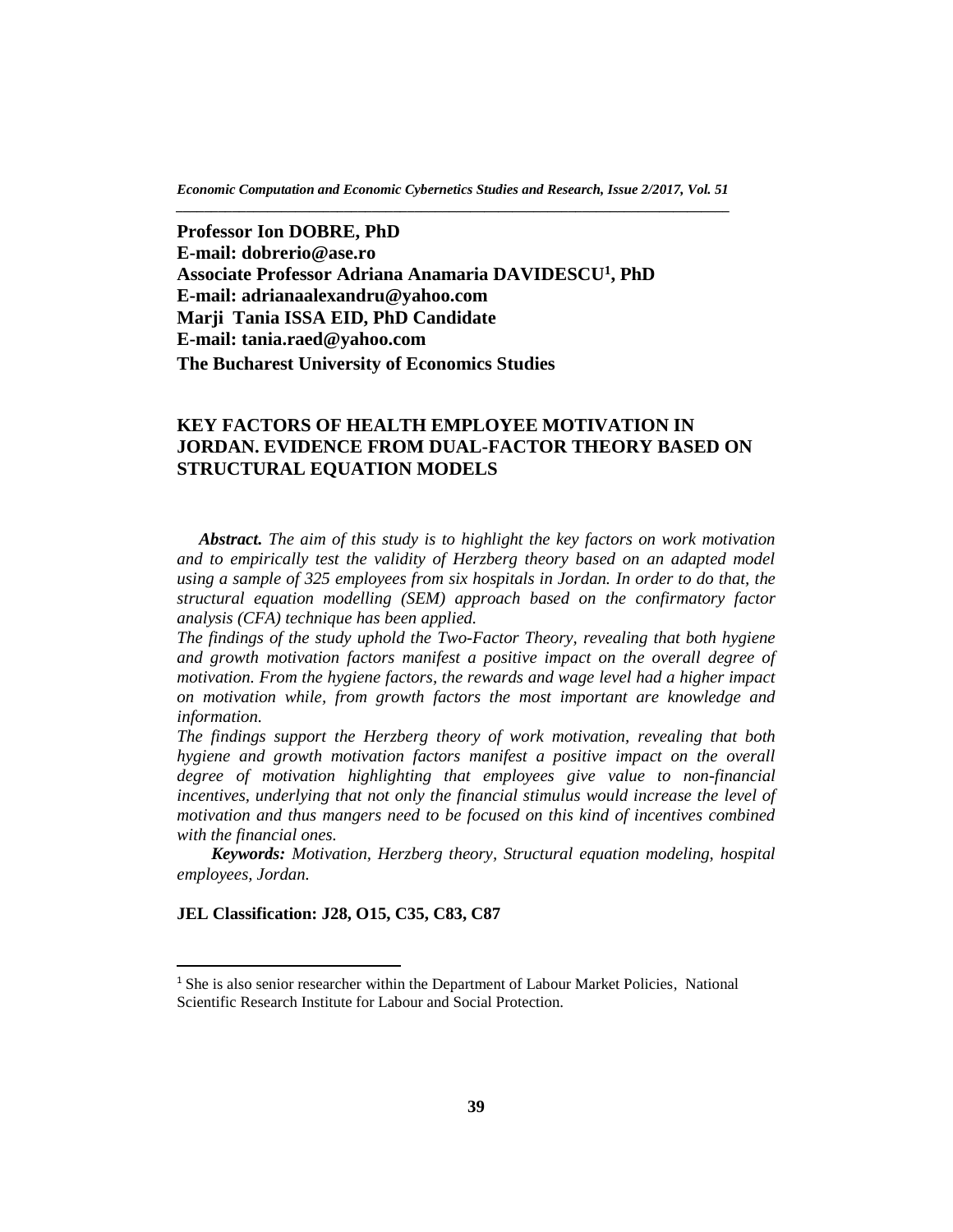## **I. Introduction**

Hospital performance is deeply influenced by the quality of human resources, and can be directly influenced by the improvement of employees' skills, and indirectly by increasing employee motivation.

\_\_\_\_\_\_\_\_\_\_\_\_\_\_\_\_\_\_\_\_\_\_\_\_\_\_\_\_\_\_\_\_\_\_\_\_\_\_\_\_\_\_\_\_\_\_\_\_\_\_\_\_\_\_\_\_\_\_\_\_\_\_\_\_\_\_\_\_

The lack of motivation of health personnel constitutes a main preoccupation of health system in Jordan and there are a lot of national studies who investigated the influential factors of the retention mainly for nurses. The studies of AbuAlRub and Al-Zaru (2008), AbuAlRub(2007) pointed out the improving of working conditions and the recognition of the performance for nurses could be a solution for increasing the intention to stay.

The paper aims to identify the key factors in explaining the process of employee motivation in Jordanian hospitals using an adapted version of the hygienegrowth factor theory of Herzberg based on structural equation models. In order to do that, the sample taken into consideration within the study was composed by 325 employees from six public and private Jordanian hospitals, the data being collected in 2015.

According to Franco et al.(2002), it is critical to have a clearer understanding of the various factors affecting worker motivation from different points of view before projecting reforms expected to improve health employee motivation.

Within the study there have been investigated the opinions of hospital employees regarding the factors that affected job satisfaction. Unlike the majority of nationals studies who are focused on nurses as a particular category of health personnel, the present study have the advantage of taking into consideration several categories of employees-doctors, nurses, administrative and support staff- in order to reveal potential differences in opinions related to work motivation factors.

Revealing the most important motivational factors will allow a better understanding and a better enhancing that contribute to the increase of health employee motivation, which ultimately will determine an improvement in patient satisfaction, and from this win-win relation will benefit also the organization.

## **II. LITERATURE REVIEW**

Although this topic have been intensively approached in the literature, at national level there is a relatively small number of studies treating this topic of work motivation and its potential determinants and even a smaller number of studies approaching the topic for several categories of health employees, due to the fact that the majority of the studies treats mostly nurses' satisfaction.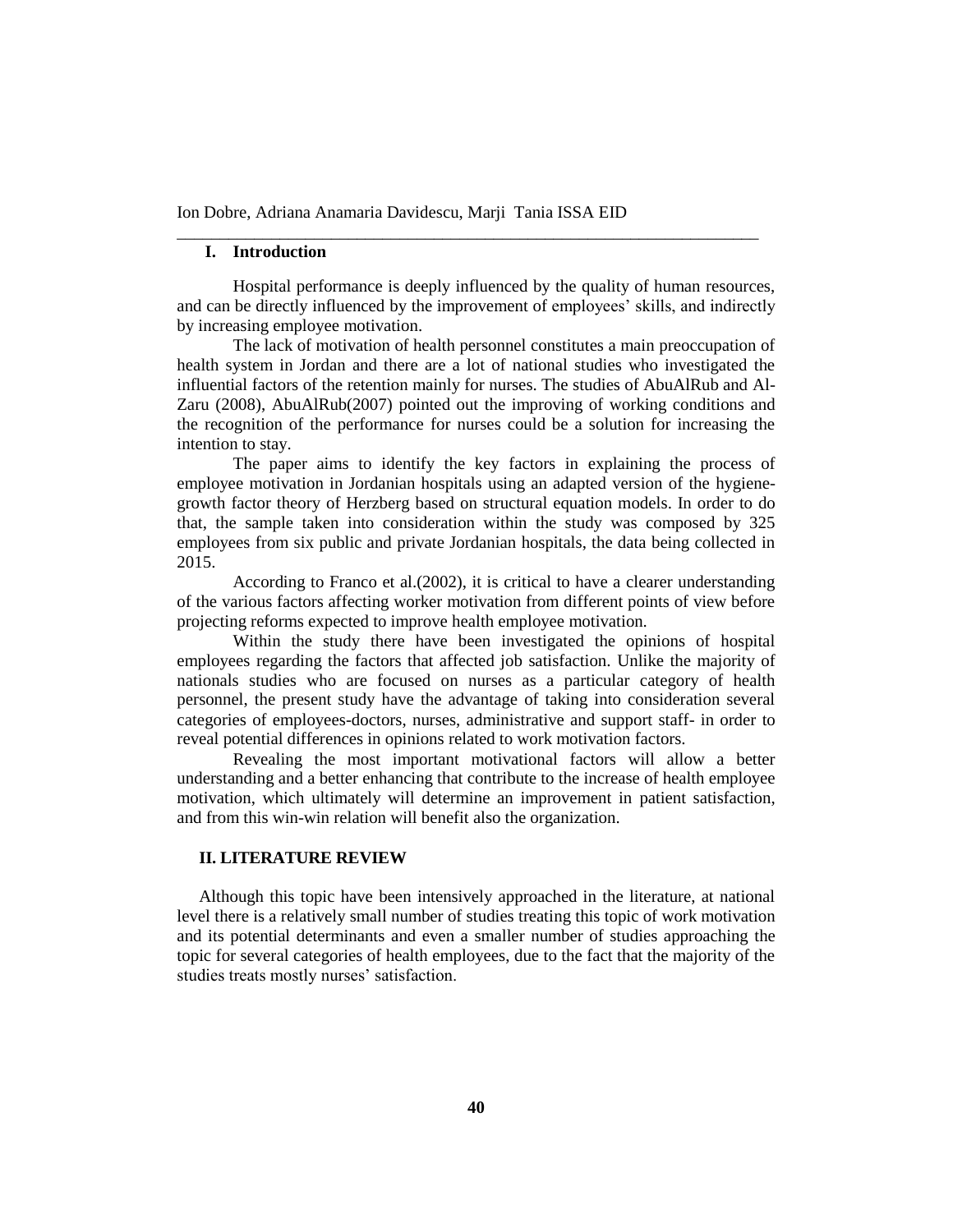To our knowledge, this study could represent one of the first attempts of testing the validity of Herzberg theory applied to employees in Jordanian hospitals. The Herzberg theory of motivation has been empirically verified using the structural equation approach.

\_\_\_\_\_\_\_\_\_\_\_\_\_\_\_\_\_\_\_\_\_\_\_\_\_\_\_\_\_\_\_\_\_\_\_\_\_\_\_\_\_\_\_\_\_\_\_\_\_\_\_\_\_\_\_\_\_\_\_\_\_\_\_\_\_\_

The studies of Franco et al.(2000a, 2000b, 2002, 2004) highlighted information of the determinants of health worker motivation in Jordan and also has compared the determinants of health worker motivation in the hospitals of the two countries Jordan and Georgia and the empirical results revealed that there was a positive opinion regarding the respect and reliability of co-workers and also about their intrinsic motivation. Also, the results of research pointed out more negative perceptions of nurses comparative with other categories of employees in hospitals.

Amarneh and Al-Rub (2009) proved the positive impact of social-support from coworkers on job performance of nurses from Jordanian hospitals, while AbuAlRub, El-Jardali, Jamal and Al-Rub(2016) pointed out that the level of job satisfaction and work environment impact significantly the level of retention.

Analyzing the impact of social support from co-workers on job performance for Jordanian nurses, Amarneh and Al-Rub (2009) confirmed the positive effect.

It is worth to mention the studies of Mrayyan(2005, 2008, 2009), Mrayyan and AlFaouri (2008), AbuAlRub, Omari, and Al-Zaru (2009) analyzing job satisfaction and job performance of Jordanian nurses.

Mrayyan (2007) analysed the nurses' satisfaction level in non-teaching vs. teaching Jordanian hospitals, based on a sample of 433 nurses revealing that the degree of satisfaction in non-teaching hospitals was greater than the one in teaching hospitals.

Regarding the level of job satisfaction of nurses in public-private hospitals, AbuAlRub, Omari and Al-Zaru (2009) emphasized that nurses from private hospitals reported a higher level of satisfaction comparative with those from public hospitals.

Mrayyan and AlFaouri (2008) demonstrated using the information of 640 nurses, that there are not significant differences regarding the career commitment of nurses in different types of hospitals in Jordan.

Despite the fact that the financial incentives play an important role in the process of motivation of employees in general, non-financial instruments have their place well established in increasing the level of motivation and also the intention to stay.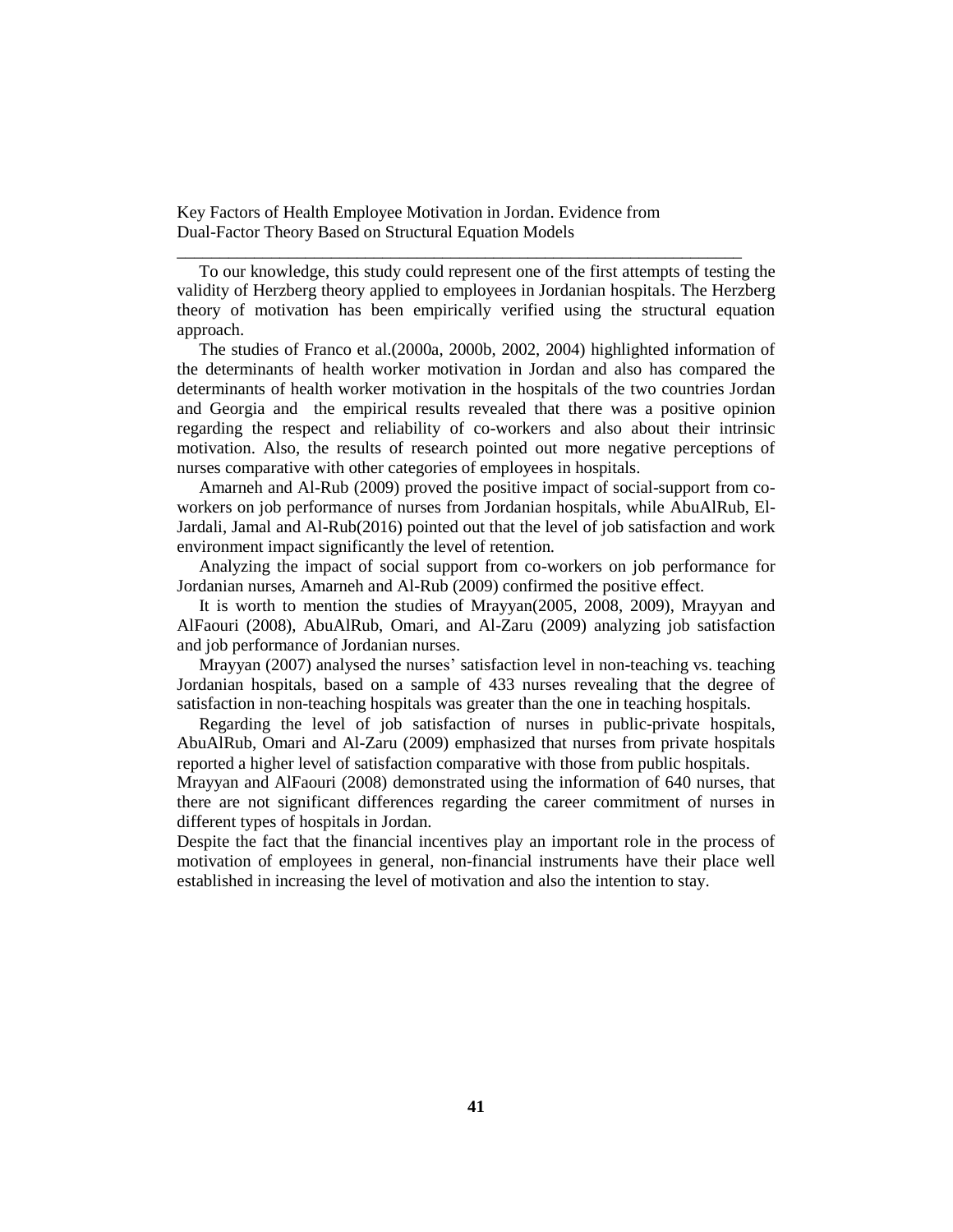# **III. METHODOLOGY AND DATA**

 $\overline{a}$ 

In this paper, we decided to analyze the motivation of Jordanian employees from the perspective of one of the commonly used content theory-who deals with "what" motivates people highlighting individual needs and goals- Herzberg theory-.

\_\_\_\_\_\_\_\_\_\_\_\_\_\_\_\_\_\_\_\_\_\_\_\_\_\_\_\_\_\_\_\_\_\_\_\_\_\_\_\_\_\_\_\_\_\_\_\_\_\_\_\_\_\_\_\_\_\_\_\_\_\_\_\_\_\_\_\_

Herzberg (1971) and Herzberg, Mausner, & Bloch Snyderman (2005) stated that there are two sets of needs and the factors of motivation satisfies or dissatisfies the needs.

The first set refers to hygiene (dissatisfaction) factors which include company policyreward system, salary, and interpersonal relations. The second set of needs is growth needs(satisfaction factors), which includes factors related to the work itself, recognition, achievement, responsibility, advancement and work itself.

The Herzberg theory has been applied in different contexts by Parsons and Broadbride's (2006) studding the work motivation in a retail setting, DeShields, Kara, and Kaynak (2005), studying the determinants of business student satisfaction and retention and also the study of Balmer and Baum's (1993) in analyzing guest satisfaction in the accommodation environment.

The starting point of this paper was the adapted version of Herzberg Theory provided by Lundberg et al.(2009) who takes into account 3 hygiene factors(wage, rewards and interpersonal relations) and 4 growth factors(responsibility, recognition, knowledge and information) and motivation determined using 19 items measured on a 5-point Likerttype scale format, ranging from '1=very dissatisfied' to 'very satisfied".

The hygiene factors are quantified using 1 item each while the four growth factors are determined as follows: responsibility (2 items), recognition (3 items), knowledge (4 items) and information (3 items), motivation (4 items).

In the analysis, there was used a sample of 325 employees from six Jordanian hospitals: King Abdullah, Al-Shona public and Princess Basma public hospitals and Amman, Irbid and Ibn Al-Nafees private hospitals. The data was collected in period July-September 2015.

As methods in our study, we can mention descriptive statistics (mean and standard deviation), Cronbach alpha (c-alpha) coefficient to estimate the internal consistency of items, structural equation modelling  $(SEM<sup>2</sup>)$  approach, confirmatory

<sup>&</sup>lt;sup>2</sup> In Structural equations modeling (SEM), all statistical tests and indicators are used to determine how well the model fits to the data, by analyzing the discrepancy between expected and observed covariance matrices. The estimation of the parameters is based on the maximum likelihood (ML) method.

CFA is considered to be the first step in assessing the proposed measurement model in a structural equation model. Both SEM and CFA are similar regarding the guidance of assessment the model, the main difference between them relying in that CFA does not implies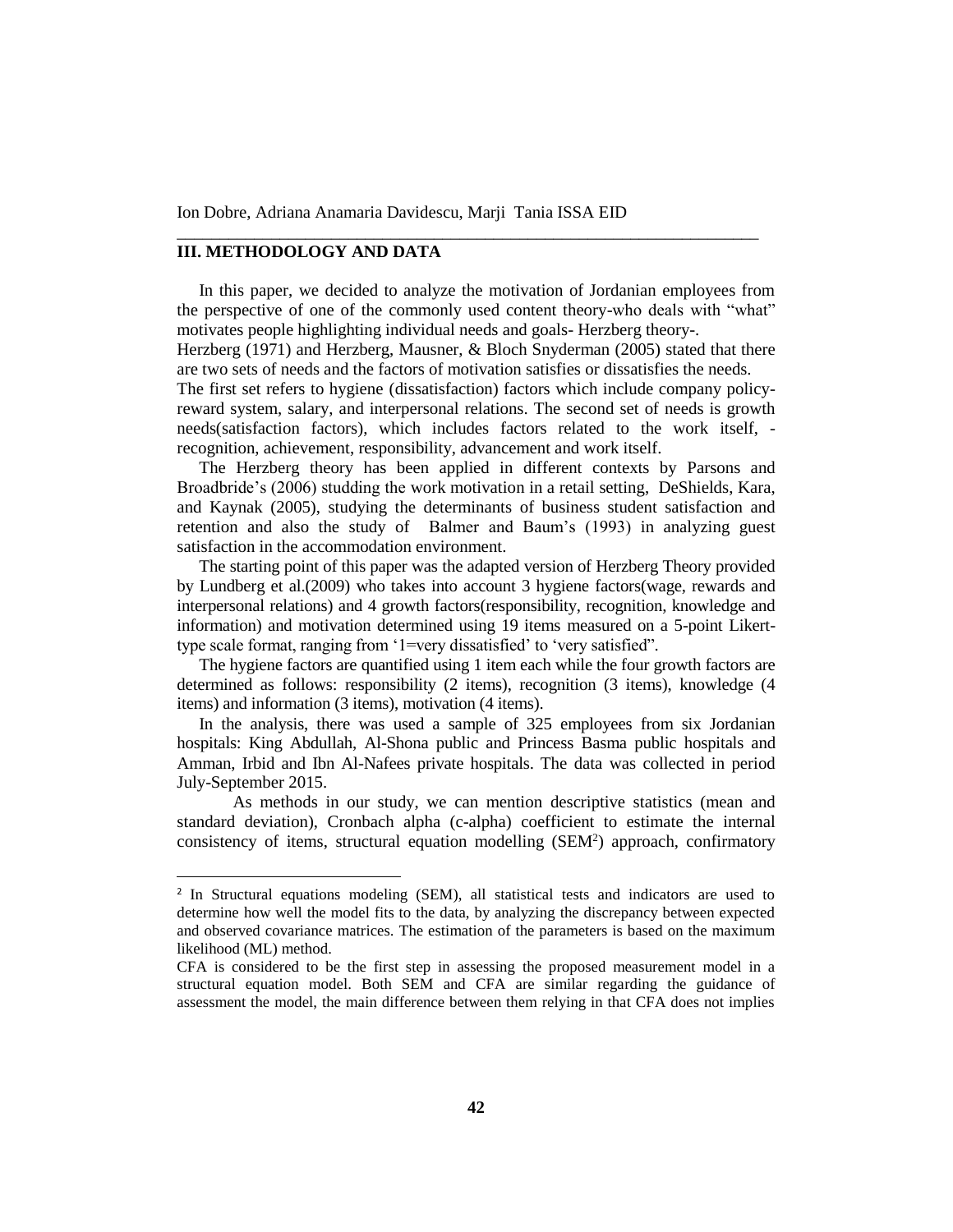factor analysis (CFA) technique to test the consistency of the latent construct and ttest, ANOVA analysis and non-parametric tests of Mann-Whitney and Kruskal-Wallis to analyze the discrepancies within demographic factors.

\_\_\_\_\_\_\_\_\_\_\_\_\_\_\_\_\_\_\_\_\_\_\_\_\_\_\_\_\_\_\_\_\_\_\_\_\_\_\_\_\_\_\_\_\_\_\_\_\_\_\_\_\_\_\_\_\_\_\_\_\_\_\_\_\_\_

STATA software version 13 was used to build, estimate and test the structural equation model and the validity of the theory and SPSS software version 18 was used to analyze the differences among demographic variables and the key factors of work motivation.

# **IV.EMPIRICAL RESULTS**

#### **4.1. Sample profile**

 $\overline{a}$ 

Analyzing the distribution of employees by several demographic and employment characteristics, it is worth to mention that:

- o The majority of hospital employees interviewed are engaged in public hospitals (66.5%), most of them coming from Princess Basma Hospital (33%);
- o Most of them are men (52.9%);
- $\circ$  About half of them belongs to the age group (25-35 years)(51.4%);
- o The majority have a bachelor degree in science (43.3%);
- o About 40% of them have a work experience of 10 years in the hospital and most of them (51.5%) work in the therapeutic area.
- o Regarding the distribution of employees by category, the majority (36%) are nurses, while the proportion of doctors is only 19% from all respondents.

direct arrows between latent factors(the measurement model), while the relations between latent variables(direct arrows) composed the structural model. In order to validate the model, we need to take into account the following indicators:

<sup>-</sup>the value of chi-squared test need to be closer to zero indicating a better fit together with a high probability.

<sup>-</sup>the root mean square error of approximation (RMSEA) ranges from 0 to 1, smaller values indicates better model fit.

<sup>-</sup>the value of standardized root mean square residual (SRMR) of .08 or less is indicative of an acceptable model.

<sup>-</sup>the coefficient of determination CD range between 0 and 1, and a value of over .9 indicates acceptable model fit.

<sup>-</sup>the relative fit indices- non-normed fit index TLI and comparative fit index (CFI) should range between 0 and 1, with a cutoff of .90 or greater indicating a good model fit.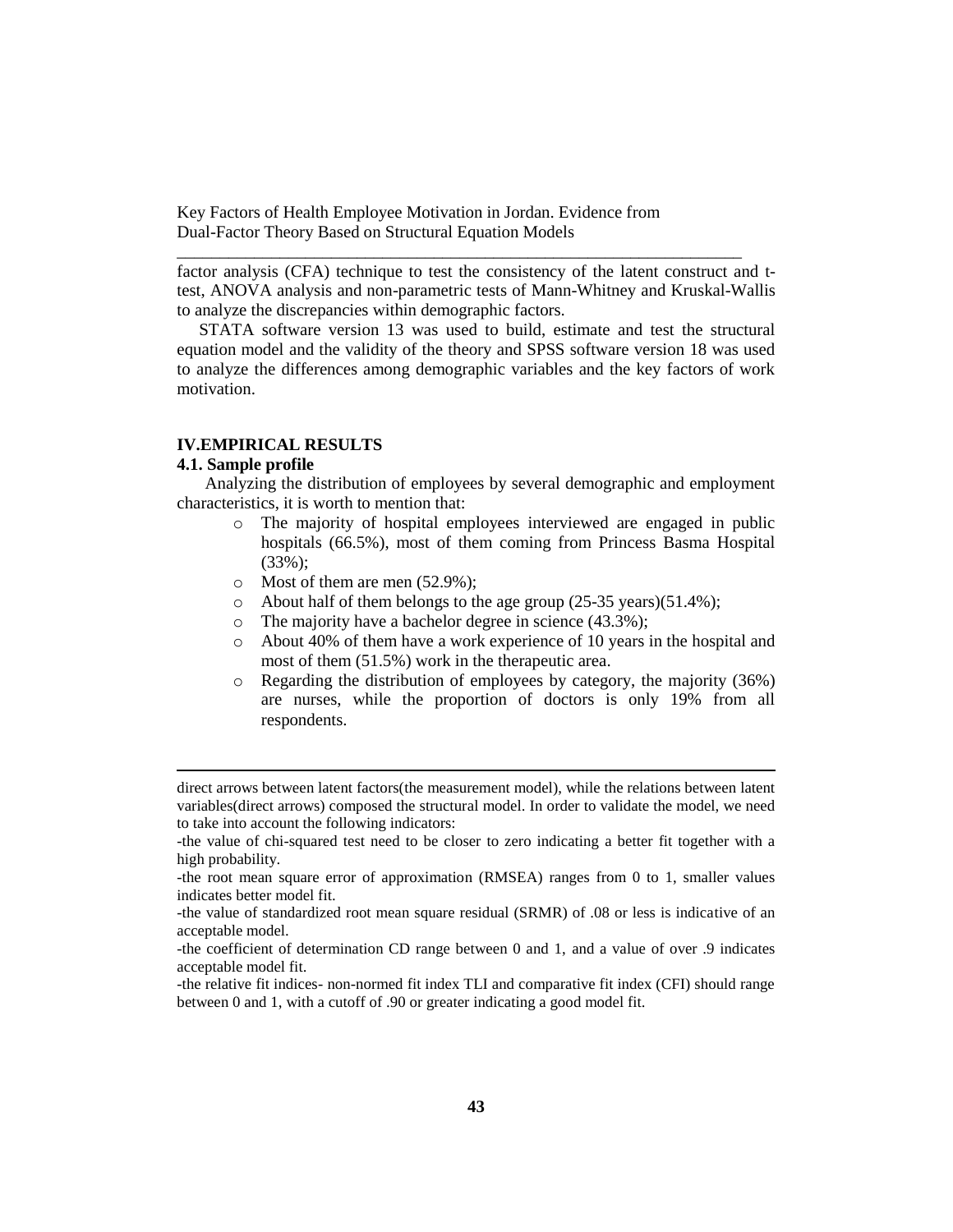o About 62.5% of respondents declared to have more than 20 patients per day.

## **4.2. Key factors of employee motivation in Jordanian hospitals**

Analyzing the mean score of motivation, we can mention that on average individuals are somewhat motivated in general. From growth factors, the most motivating factor is responsibility (3.58) followed by knowledge/training (3.36), while rewards (2.77) and wage (2.86) are the most demotivating factors.

\_\_\_\_\_\_\_\_\_\_\_\_\_\_\_\_\_\_\_\_\_\_\_\_\_\_\_\_\_\_\_\_\_\_\_\_\_\_\_\_\_\_\_\_\_\_\_\_\_\_\_\_\_\_\_\_\_\_\_\_\_\_\_\_\_\_\_\_

## **Table 1. Mean scores and standard deviation of items**

The value of Cronbach coefficient alpha (c-alpha) of 0.662 revealed an acceptable level of internal consistency of items.

To validate the new measures and also to verify the validity, a measurement model was estimated with a confirmatory factor analysis. The standardized factor loading for all items was positive, ranging from 0.52 to 1.00. The standardized factor loadings for each dimension are: wage 0.80, rewards 0.86, interpersonal relations 0.58, responsibility 0.63, recognition 0.57, knowledge 0.77 and information 0.76.

| <b>Theoretical</b><br>dimensions | <b>Constructs</b>                   | <b>Mean</b> | Std.<br><b>Deviation</b> |
|----------------------------------|-------------------------------------|-------------|--------------------------|
| <b>Hygiene factors</b>           | Wage level (litem)                  | 2.86        | 1.190                    |
|                                  | Rewards (1item)                     | 2.77        | 1.162                    |
|                                  | Interpersonal relations (1 item)    | 3.17        | 1.078                    |
|                                  |                                     |             |                          |
| <b>Growth factors</b>            | Responsibility (2 items)            | 3.5815      | .89940                   |
|                                  | Recognition/feedback<br>$(3$ items) | 3.0944      | .89119                   |
|                                  | Knowledge/training<br>$(4$ items)   | 3.3677      | .79918                   |
|                                  | Information (3 items)               | 3.2913      | .87720                   |
| <b>Motivation</b>                | Motivation (4 items)                | 3.0292      | .90753                   |

## **Table 2. Results of confirmatory factor analysis**

| Theoretical            | Constructs              | Standardized    |
|------------------------|-------------------------|-----------------|
| <i>dimensions</i>      |                         | factor loadings |
| <b>Hygiene</b> factors | Wage level              | 0.80            |
|                        | <b>Rewards</b>          | 0.86            |
|                        | Interpersonal relations | 0.58            |
|                        |                         |                 |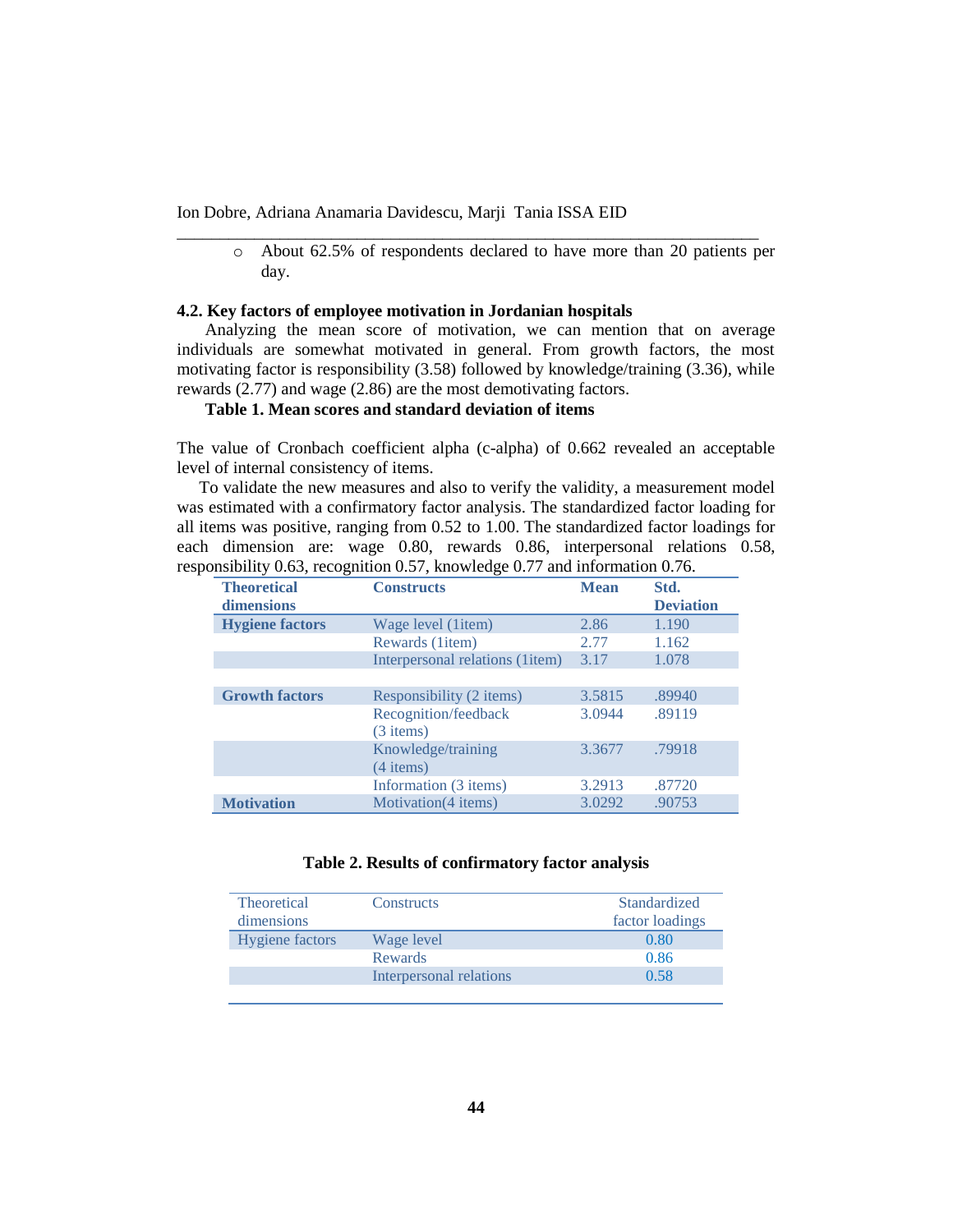| <b>Growth factors</b> | Responsibility                   | 0.63 |  |  |  |
|-----------------------|----------------------------------|------|--|--|--|
|                       | Recognition/feedback             | 0.57 |  |  |  |
|                       | Knowledge/training               | 0.77 |  |  |  |
|                       | Information                      | 0.76 |  |  |  |
| Motivation            | Motivation                       |      |  |  |  |
|                       | Do you feel that you<br>are      | 0.71 |  |  |  |
|                       | motivated by management?         | 0.78 |  |  |  |
|                       | Do you feel that you<br>are      | 0.52 |  |  |  |
|                       | motivated by your line manager?  | 0.66 |  |  |  |
|                       | Do you feel that you<br>are      |      |  |  |  |
|                       | motivated by your co-workers?    |      |  |  |  |
|                       | Do you feel that you<br>are      |      |  |  |  |
|                       | motivated by performing your job |      |  |  |  |
|                       | (i.e. the job itself)?           |      |  |  |  |

Note: chi2(42) = 50.78, Prob > chi2 = 0.1661, RMSEA=0.025, Pclose=0.968, Comparative fit index CFI=0.992, Tucker-Lewis index TLI=0.989, SRMR=0.037, CD=0.807.

The total fit of the model is relatively high. The test of the overall model fit registered a value of 50.78 with 42 degrees of freedom and a p-value of more than 0.10. The value of RMSEA is very small and the probability is very high indicating a better model fit.

The value of standardized root mean square residual (SRMR) of 0.037 is indicative of an acceptable model. The goodness-of-fit coefficient of 0.807 and the values of two fit indices revealed an acceptable fit of the model.

Analyzing the correlations between motivation and their components, it was highlighted the high correlation between hygiene factors (wage and rewards (0.69), wage and interpersonal relations (0.44) and interpersonal relations and rewards (0.49)). There were also significantly correlations between growth factors (responsibility, recognition, knowledge and information). There is a medium relationship between overall motivation and growth factors (knowledge, information, recognition, responsibility).

| Table 3. Correlations between hygiene-growth factors of Herzberg theory |  |  |  |
|-------------------------------------------------------------------------|--|--|--|
|                                                                         |  |  |  |

|                | WAGE      |           | REWARDS INTER ~L   | <b>RESP</b> | <b>RECOG</b> | KNOW   | INFO   | <b>MOTIV</b> |
|----------------|-----------|-----------|--------------------|-------------|--------------|--------|--------|--------------|
| WAGE           | 1,0000    |           |                    |             |              |        |        |              |
| <b>REWARDS</b> | 0.6923    | 1.0000    |                    |             |              |        |        |              |
| INTER REL      | 0.4462    | 0.4949    | 1.0000             |             |              |        |        |              |
| RESP           | 0.0381    | $-0.0155$ | 0.0415             | 1.0000      |              |        |        |              |
| RECOG          | 0.0147    | $-0.0648$ | $-0.0550$          | 0.4226      | 1.0000       |        |        |              |
| KNOW           | $-0.0885$ |           | $-0.1015 - 0.0537$ | 0.4734      | 0.4218       | 1.0000 |        |              |
| INFO           | 0.0139    | $-0.0179$ | $-0.0263$          | 0.4665      | 0.4264       | 0.6024 | 1.0000 |              |
| MOTIV          | 0.0715    | 0.0154    | $-0.0493$          | 0.3610      | 0.5153       | 0.4979 | 0.5281 | 1.0000       |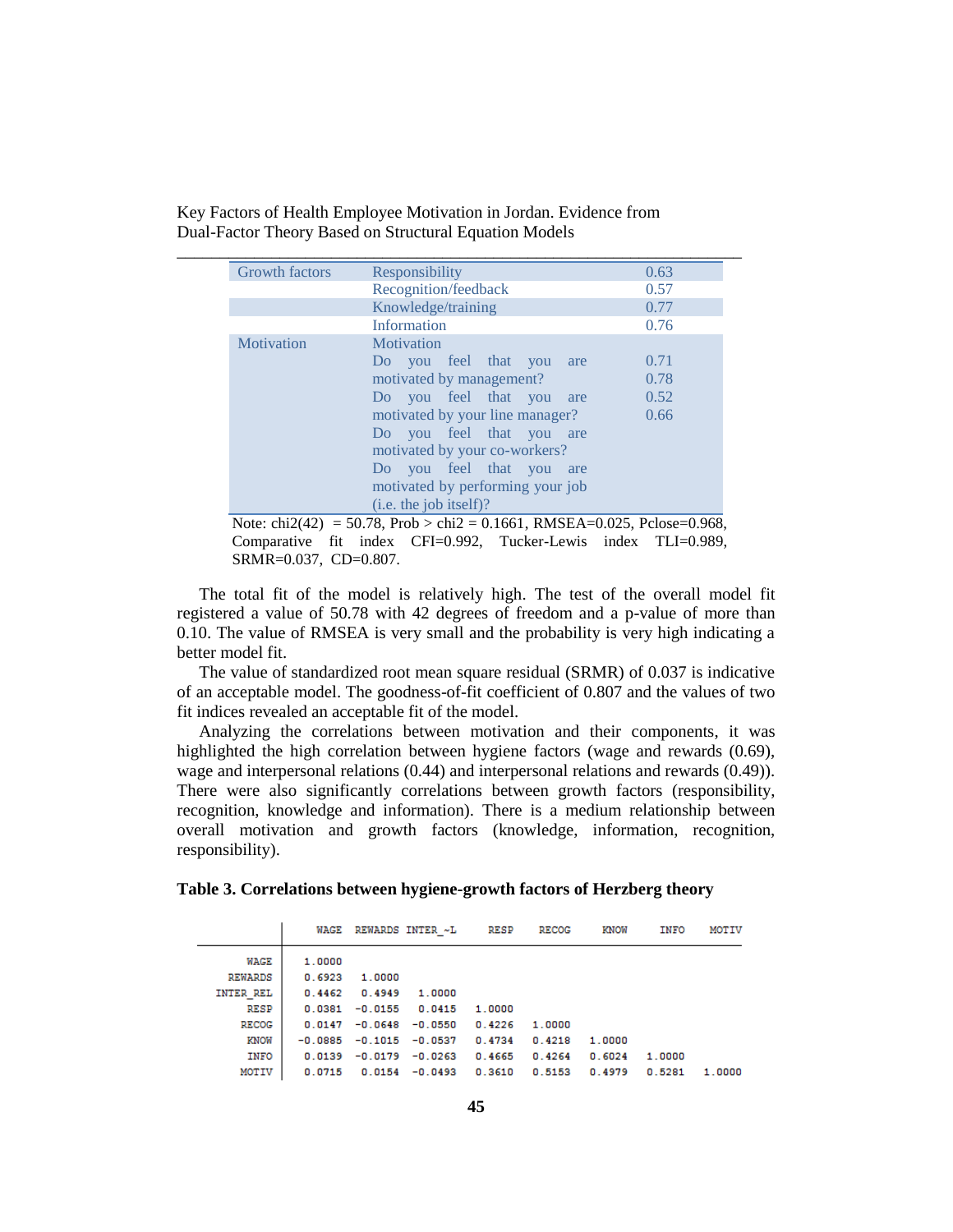In order to test empirically the validity of Herzberg theory on hospital employees a structural equation model was applied. The empirical results of standardized coefficients are presented in the table 4. All four growth factors and three hygiene factors are statistically significant in terms of t-test, having the probability less than 1%.

\_\_\_\_\_\_\_\_\_\_\_\_\_\_\_\_\_\_\_\_\_\_\_\_\_\_\_\_\_\_\_\_\_\_\_\_\_\_\_\_\_\_\_\_\_\_\_\_\_\_\_\_\_\_\_\_\_\_\_\_\_\_\_\_\_\_\_\_

It is important to mention that both classes of factors are positive and statistically significant, growth factors at the level of 8%, while hygiene factors at the level of 1%. The coefficient of hygiene factors is 0.56 while the coefficient of growth factors is only 0.11, revealing a higher impact of hygiene factors on the overall level of work motivation.

Analyzing the standardized coefficients of both growth and hygiene factors of employee motivation it can be revealed the fact that *rewards and wage* are hygiene factors with the highest impact on employee motivation. From the category of growth factors, *knowledge and information* have the highest impact on employee motivation.

The empirical results of goodness-of-fit indices, based on which we can decide about the model fit suggested that all fit indices exceeded their acceptance level  $chi2(41) = 46.98$ ,  $Prob > chi2 = 0.241$  RMSEA=0.021, Pclose=0.9980, Comparative fit index CFI=0.994, Tucker-Lewis index TLI=0.992, SRMR=0.034, CD=0.970).

The total fit of the model is very good. The test of the overall model fit registered a value of 46.98 with 41 degrees of freedom and a p-value of more than 0.10. The value of RMSEA is very small and the probability is very high indicating a better model fit.

The goodness-of-fit coefficient of 0.970 and the values of two fit indices revealed a excellent fit of the model.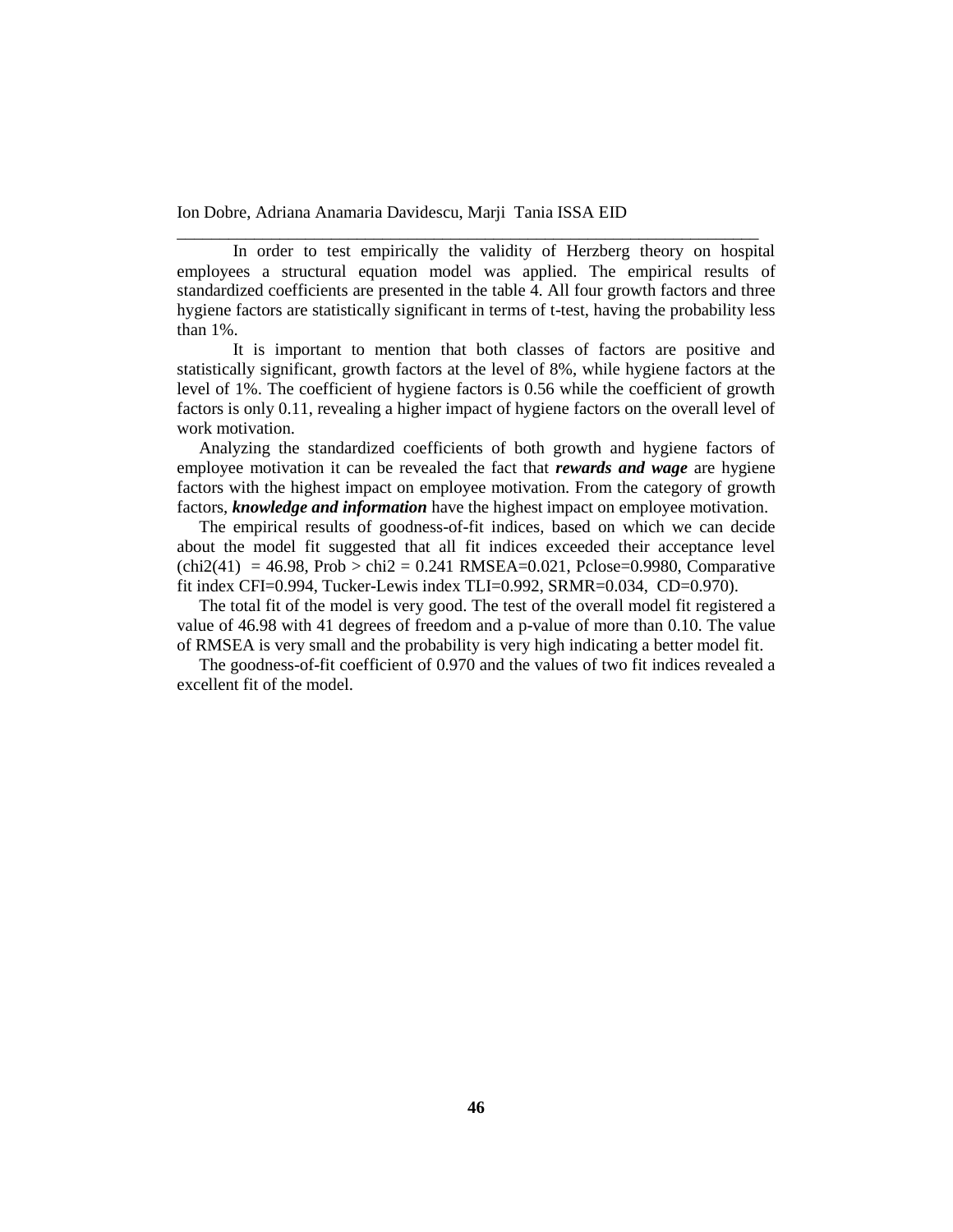

Comparative fit index CFI=0.994, Tucker-Lewis index TLI=0.992, SRMR=0.034, CD=0.970.

## **Figure 1. The empirical results of structural model of health employee motivation in Jordanian hospitals**

# **4.3. Comparisons between demographic characteristics and hygienegrowth factors of Herzberg theory**

Analyzing the differences between work motivation and hygiene-growth factors by demographic variables, we can mention the following:

The empirical results of statistical tests do not support any statistical differences on work motivation and hygiene-growth factors by hospital type, age and marital status.

By gender, there is a statistical difference between males and females on rewards as hygiene factors and information as growth factors  $(Sig. <10\%)$ , stating that females are more satisfied than males regarding these factors.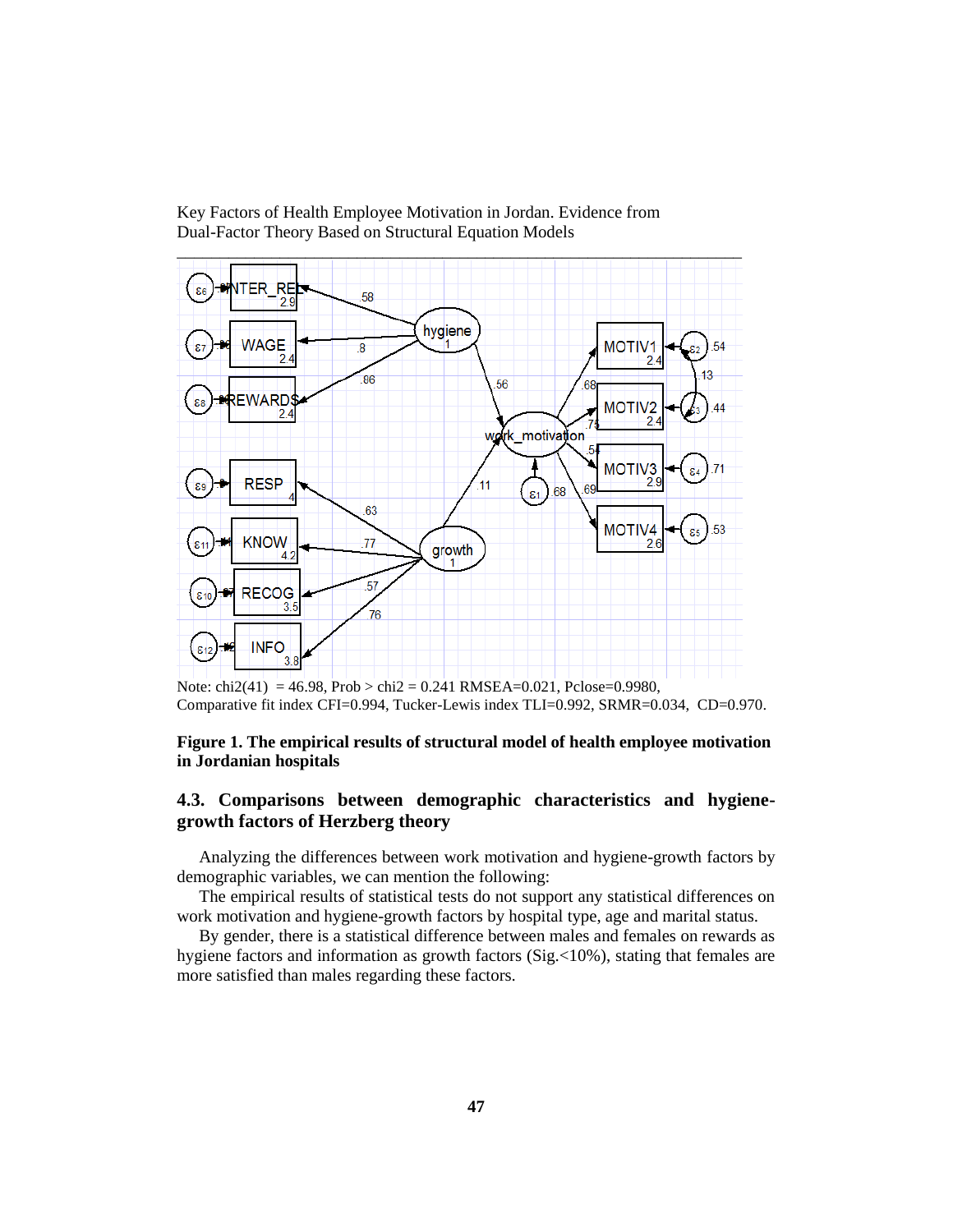By graduation degree, the results of Kruskal-Wallis test revealed that for doctors in philosophy the rewards are the most important hygiene factor. Concerning growth factors and overall motivation level, there were no statistically significant differences by graduation degree.

\_\_\_\_\_\_\_\_\_\_\_\_\_\_\_\_\_\_\_\_\_\_\_\_\_\_\_\_\_\_\_\_\_\_\_\_\_\_\_\_\_\_\_\_\_\_\_\_\_\_\_\_\_\_\_\_\_\_\_\_\_\_\_\_\_\_\_\_

Regarding the working experience in the hospital, the most satisfied with rewards are the people with less than 1 year experience.

There is a statistical difference between the overall motivation and the importance of information by the experience in the same position, stating that the highest level of motivation is owned by those with less than 1 year experience in the same position.

The empirical results revealed that there are statistical differences regarding the growth factors by the position of employees, stating that while the administrative staff exhibits the highest level of motivation on recognition, the support staff registered the highest level of motivation on knowledge and information. On the overall level of motivation, there is not any statistical difference by type of employees.

Regarding the area of work, there are statistical differences both on work motivation on growth factors, claiming that employees from the managerial area have the highest level of motivation on recognition and overall motivation, while employees from the diagnostic area have the highest level of motivation on knowledge and information

The fact that people have or not managerial position influence only the motivation on rewards. Employees from horizontal structure have the highest overall level of motivation and also on growth factors.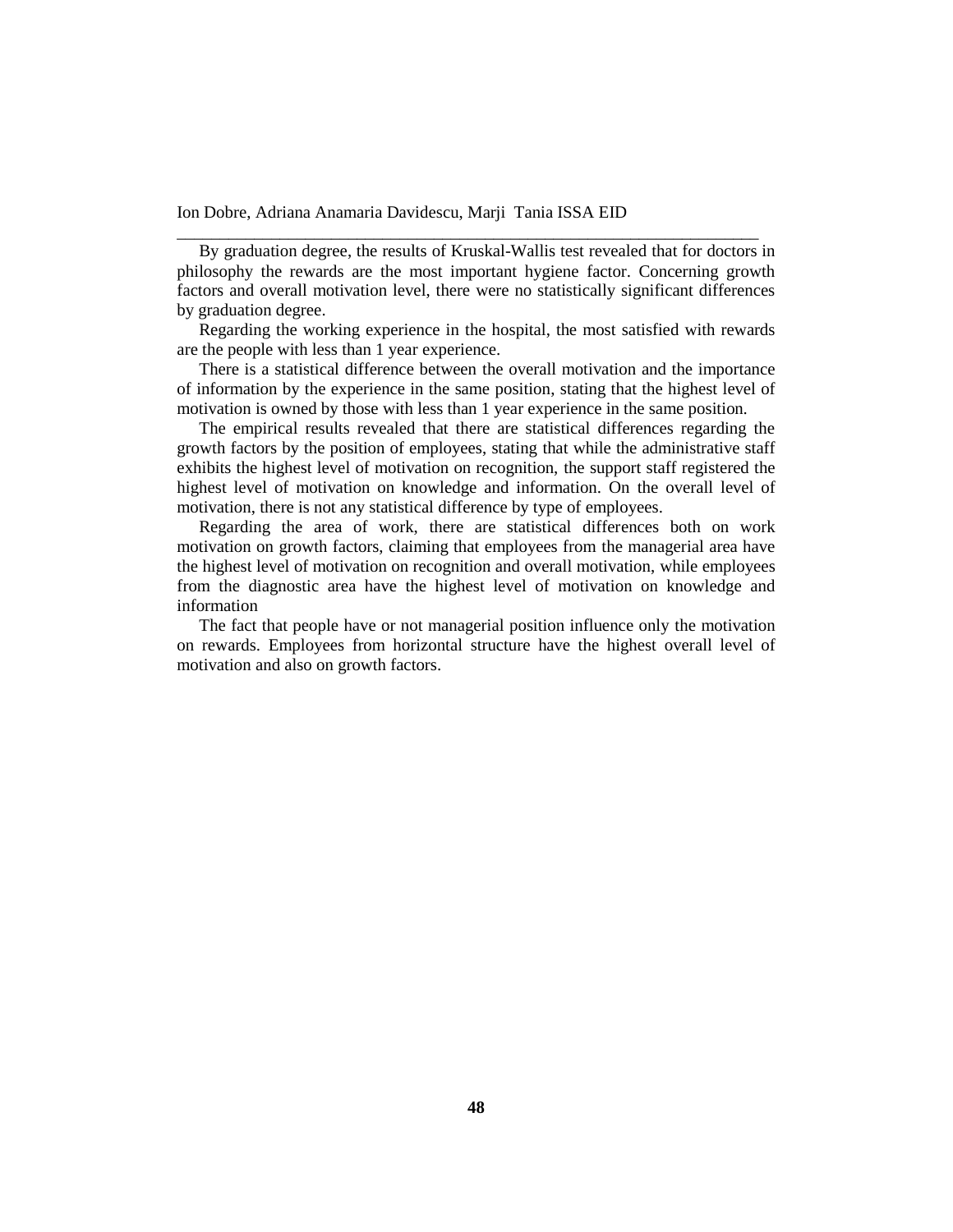|                                      |                              | <b>HYGIENE</b><br><b>FACTORS</b> | <b>GROWTH FACTORS</b> | <b>MOTIVATION</b>  |       |
|--------------------------------------|------------------------------|----------------------------------|-----------------------|--------------------|-------|
|                                      |                              | <b>REWARDS</b>                   | <b>KNOWLEDGE</b>      | <b>INFORMATION</b> |       |
|                                      |                              | Mean                             | Mean                  | Mean               | Mean  |
| Type of<br>hospital                  | Sig(Mann-<br>Whitney test)   | 0.664                            |                       |                    |       |
|                                      | $Sig(t-test)$                |                                  | 0.79                  | 0.832              | 0.622 |
| <b>Gender</b>                        | Sig(Mann-<br>Whitney test)   | $0.097***$                       |                       |                    |       |
|                                      | $Sig(t-test)$                |                                  | 0.51                  | $0.061***$         | 0.374 |
| Age                                  | Sig(Kruskal-<br>Wallis test) | 0.455                            |                       |                    |       |
|                                      | Sig(Anova)                   |                                  | 0.688                 | 0.741              | 0.408 |
| <b>Graduation</b><br>degree          | Sig(Kruskal-<br>Wallis test) | $0.068***$                       |                       |                    |       |
|                                      | Sig(Anova)                   |                                  | 0.895                 | 0.714              | 0.504 |
| <b>Time working</b><br>in hospital   | Sig(Kruskal-<br>Wallis test) | $0.074***$                       |                       |                    |       |
|                                      | Sig(Anova)                   |                                  | 0.608                 | 0.231              | 0.439 |
| <b>Years in the</b><br>same position | Sig(Kruskal-<br>Wallis test) | 0.248                            |                       |                    |       |

# **Table 4. Socio-demographic differences on employee motivation factors**

\_\_\_\_\_\_\_\_\_\_\_\_\_\_\_\_\_\_\_\_\_\_\_\_\_\_\_\_\_\_\_\_\_\_\_\_\_\_\_\_\_\_\_\_\_\_\_\_\_\_\_\_\_\_\_\_\_\_\_\_\_\_\_\_\_\_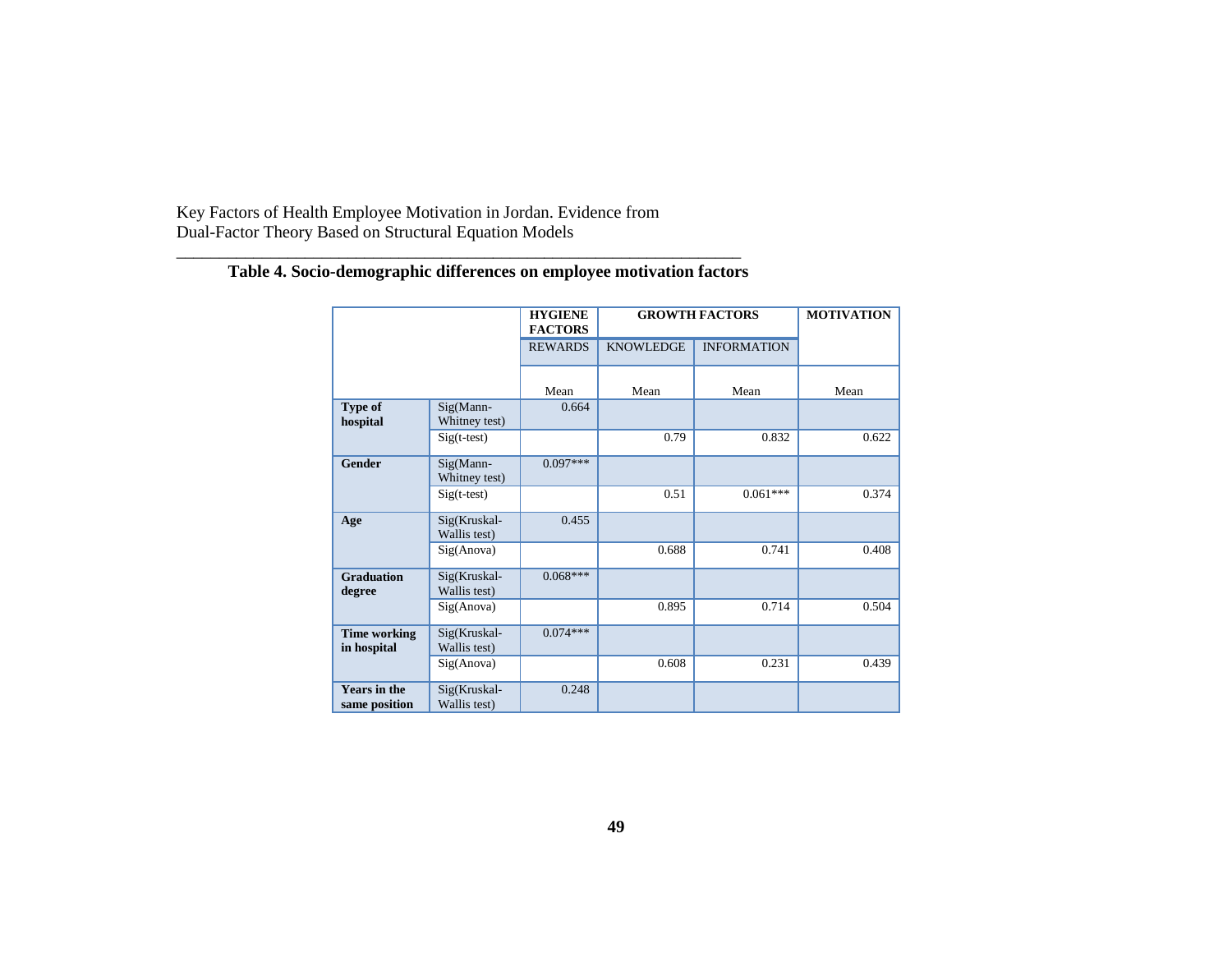|                               | $\overline{Sig(Anova)}$      |            | 0.277     | $0.00*$   | $0.012**$ |
|-------------------------------|------------------------------|------------|-----------|-----------|-----------|
| <b>Marital status</b>         | Sig(Kruskal-<br>Wallis test) | 0.269      |           |           |           |
|                               | Sig(Anova)                   |            | 0.68      | 0.208     | 0.412     |
| <b>Position</b>               | Sig(Kruskal-<br>Wallis test) | 0.346      |           |           |           |
|                               | Sig(Anova)                   |            | $0.10***$ | $0.016**$ | 0.205     |
| Area of work                  | Sig(Kruskal-<br>Wallis test) | 0.214      |           |           |           |
|                               | Sig(Anova)                   |            | $0.084**$ | $0.01*$   | $0.01*$   |
| <b>Management</b><br>position | $Sig(Mann-$<br>Whitney test) | $0.066***$ |           |           |           |
|                               | $Sig(t-test)$                |            | 0.904     | 0.778     | 0.542     |
| Organization<br>structure     | Sig(Kruskal-<br>Wallis test) | 0.481      |           |           |           |
|                               | Sig(Anova)                   |            | $0.00*$   | $0.00*$   | $000*$    |

Note: \* means significance at 1% level; \*\* means significance at 5% level and \*\*\* means significance at 10% level.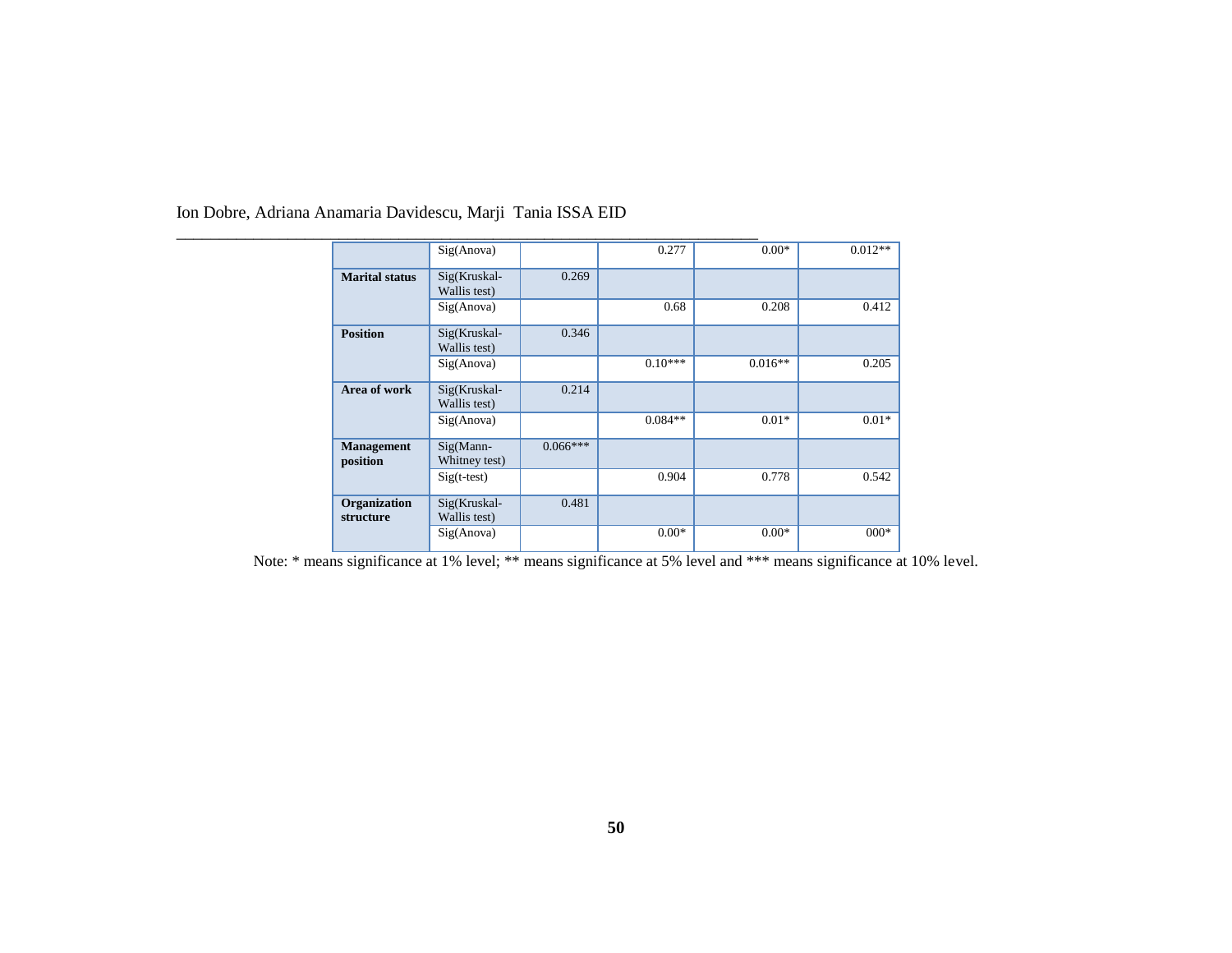## **V. Conclusions**

The main purpose of the study was to empirically test the two factor theory of motivation based on an adapted version of the Herzberg model provided by Lundberg et al.(2009) and to highlight the key factors influencing the level of employee motivation in Jordanian hospitals.

\_\_\_\_\_\_\_\_\_\_\_\_\_\_\_\_\_\_\_\_\_\_\_\_\_\_\_\_\_\_\_\_\_\_\_\_\_\_\_\_\_\_\_\_\_\_\_\_\_\_\_\_\_\_\_\_\_\_\_\_\_\_\_\_\_\_

The main conclusion that can be drawn analyzing the responses of Jordanian employees was that most likely they are moderately motivated considering responsibility and knowledge/training important factors that could improve their level of motivation, while they mentioned the financial component (wage and rewards) as the main demotivating determinant.

The findings support the Two-Factor Theory of work motivation, revealing that both hygiene and growth motivation factors manifest a positive impact on the overall degree of motivation, attesting the superiority of hygiene factors over growth ones for motivating health workers.

The empirical results of the study emphasized the importance of financial incentives (wage) and rewards, as the main drivers of any system geared towards motivating employees in hospitals.

The research also stated that women granted a higher level of importance to previous motivational factors than men; the doctors considered the rewards a very important motivational factor.

Also, there is empirical evidence for perception differences for employee position; while the administrative staff exhibited the highest level of motivation on recognition; the support staff registered the highest level of motivation on knowledge and information. The study reported also that while employees from the managerial area had the highest level of motivation on recognition, employees from the diagnostic area have the highest level of motivation on knowledge and information.

It was shown that hygiene factors more precisely rewards and wage were very important for the general satisfaction of the workers and hospital managers need to focus on that in order to increase the retention level.

But the focus should be also on non-financial incentives like knowledge and information in order to improve motivation of employees.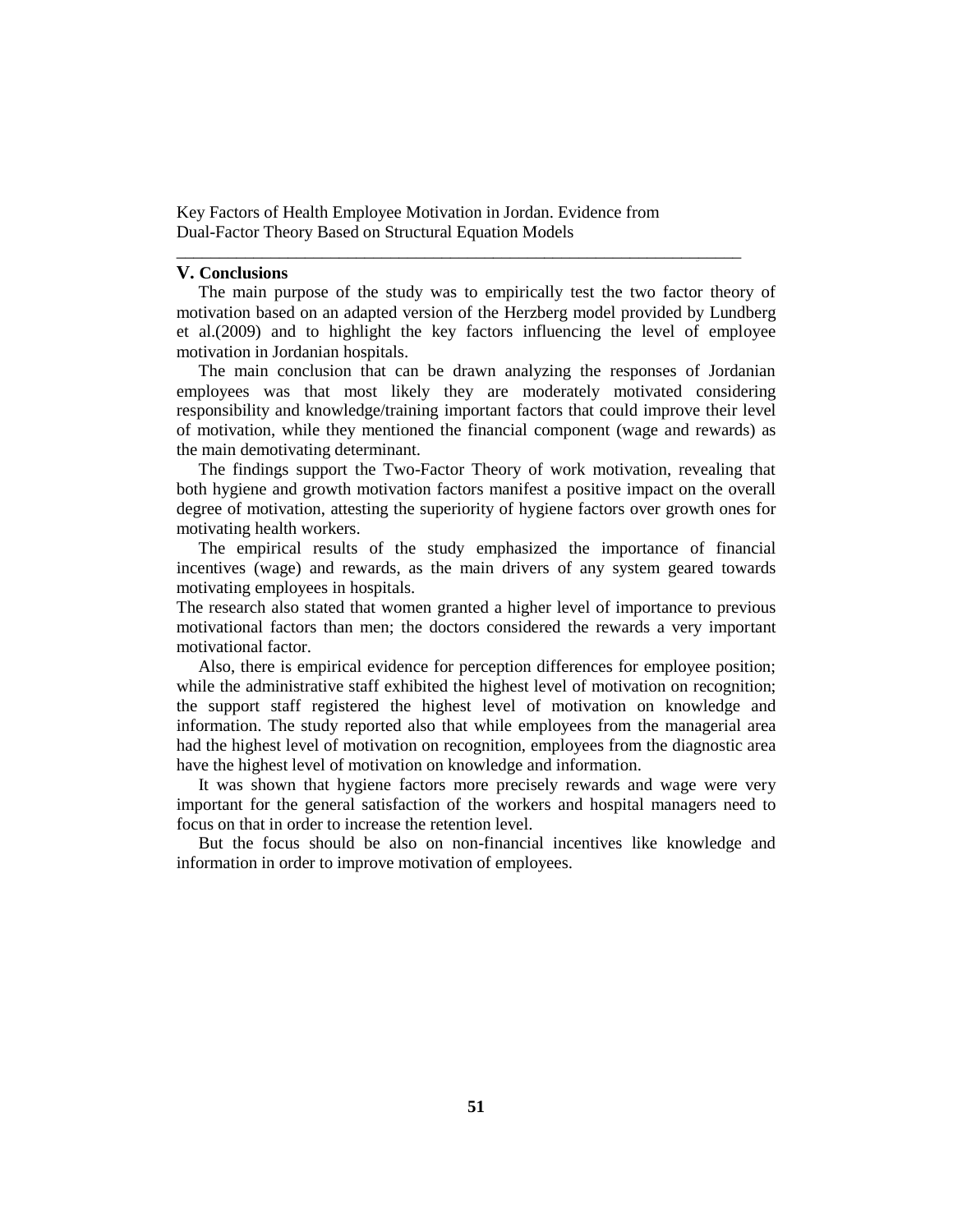#### **REFERENCES**

\_\_\_\_\_\_\_\_\_\_\_\_\_\_\_\_\_\_\_\_\_\_\_\_\_\_\_\_\_\_\_\_\_\_\_\_\_\_\_\_\_\_\_\_\_\_\_\_\_\_\_\_\_\_\_\_\_\_\_\_\_\_\_\_\_\_\_\_

- [1] **AbuAlRub, R. F., Omari, F. H. & Al**‐**Zaru, I. M. (2009),** *Support, Satisfaction and Retention among Jordanian Nurses in Private and Public Hospitals. International nursing review, 56(3), 326-332;*
- [2]**AbuAlRub, R. F., & AL**‐**ZARU, I. M. (2008),** *Job Stress, Recognition, Job Performance and Intention to Stay at Work among Jordanian Hospital Nurses. Journal of nursing management, 16(3), 227-236;*
- [3]**AbuAlRub, R. F. (2007),** *Nursing Shortage in Jordan: What is the Solution?. Journal of professional Nursing, 23(2), 117-120;*
- [4]**AbuAlRub, R., El-Jardali, F., Jamal, D., & Al-Rub, N. A. (2016),** *Exploring the Relationship between Work Environment, Job Satisfaction, and Intent to Stay of Jordanian Nurses in Underserved Areas. Applied Nursing Research, 31, 19-23*;
- [5] **Amarneh, B. H., Al-Rub, R. F. A., & Al-Rub, N. F. A. (2009),** *Co-workers' Support and Job Performance among Nurses in Jordanian Hospitals. Journal of Research in Nursing;*
- [6]**Bajenaru, L., Smeureanu, I. (2015),** *An Ontology Based Approach for Modeling E-Learning in Healthcare Human Resource Management. Economic Computation and Economic Cybernetics Studies and Research; ASE Publishing; 49(1);*
- [7]**Balmer, S., Baum, T. (1993),** *Applying Herzberg's Hygiene Factors to the Changing Accommodation Environment. International Journal of Contemporary Hospitality Management, 5(2), 32–35;*
- [8]**Barrick, M. R., Mount, M. K. (1991),** *The Big Five Personality Dimensions and Job Performance: A Meta-Analysis. Personal Psychology, 44, 1–26;*
- [9]**Brown, T. A. (2006***), Confirmatory Factor Analysis for Applied Research. New York: Guilford*;
- [10]**DeShields Jr, O. W., Kara, A. & Kaynak, E. (2005),** *Determinants of Business Student Satisfaction and Retention in Higher Education: Applying Herzberg's Two-Factor Theory. International journal of educational management, 19(2), 128-139;*
- [11]**DiStefano, C., Hess, B. (2005),** *Using Confirmatory Factor Analysis for Construct Validation: An Empirical Review. Journal of Psycho-educational Assessment, 23, 225-241;*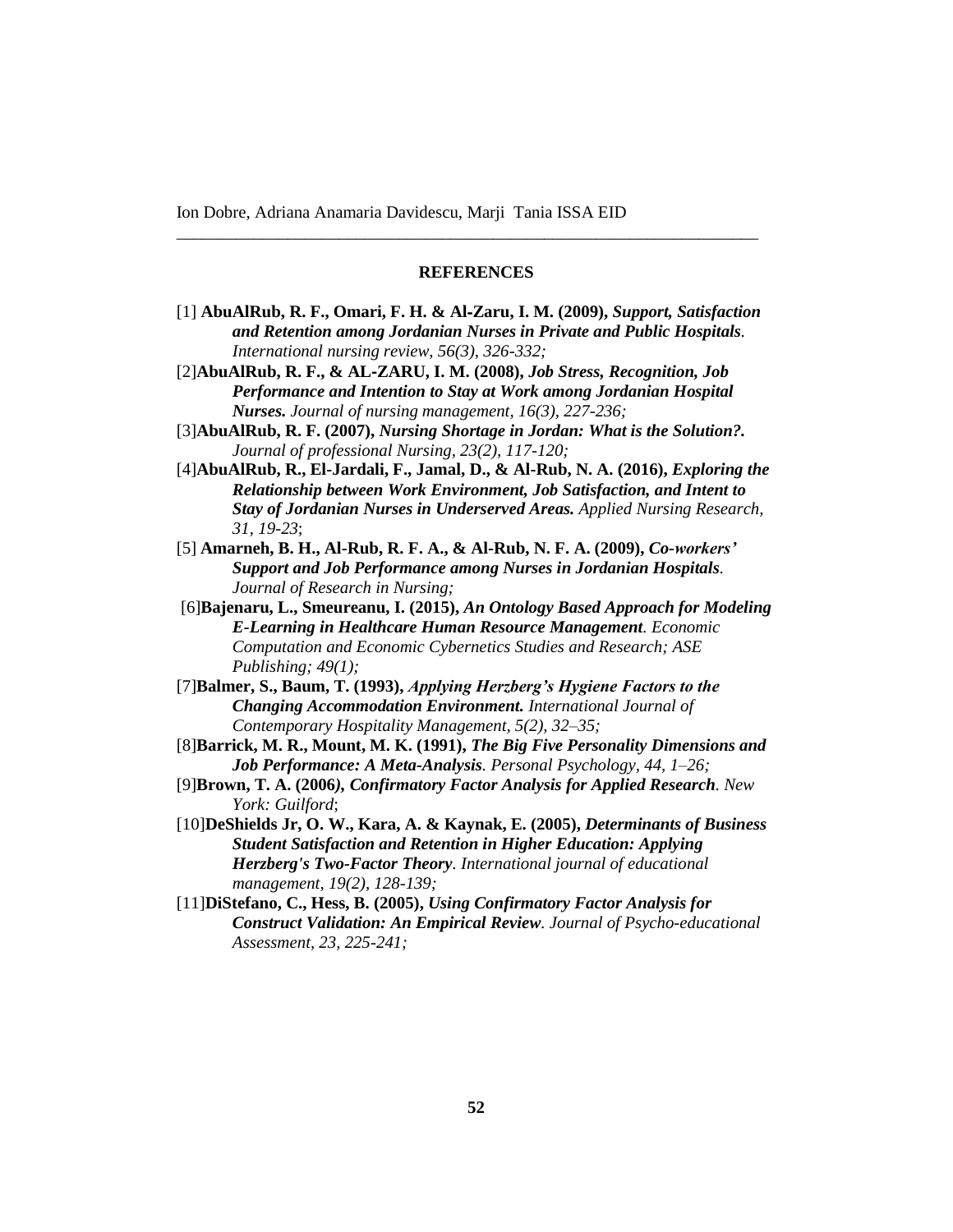[12]**Dumitrescu, D., Simionescu, L. (2015),** *Empirical Research Regarding the Influence of Corporate Social Responsibility (CSR) Activities on Companies' Employees and Financial Performance; Economic Computation and Economic Cybernetics Studies and Research; ASE Publishing; 49(3);*

\_\_\_\_\_\_\_\_\_\_\_\_\_\_\_\_\_\_\_\_\_\_\_\_\_\_\_\_\_\_\_\_\_\_\_\_\_\_\_\_\_\_\_\_\_\_\_\_\_\_\_\_\_\_\_\_\_\_\_\_\_\_\_\_\_\_

- [13] **Harrington, D. (2009),** *Confirmatory Factor Analysis. New York: Oxford University Press;*
- [14]**Franco, L. M., Kanfer, R., Milburn, L., Qarrain, R., Stubblebine, P. (2000a),** *Determinants of Health Worker Motivation in Jordan: A 360 Degree Assessment in Two Hospitals*; *Bethesda, Maryland, Abt Associates, Partnerships for Health Reform, 2000 Jul. 67 p. (Major Applied Research No. 5; Working Paper No. 7; USAID Contract No. HRN-C-00-95-00024);*
- [15] **Franco, L., Kanfer, R., Milburn, L., Qarrain, R., & Stublebine, P. (2000b),** *Motivational Determinants of Health Worker Motivation in Jordan: A 360 Degree Assessment in Two Hospitals. Major Applied Research 5 Working Paper, 6*;
- [16]**Franco, L, S. Bennettb, R. Kanfer(2002),** *Health Sector Reform and Public Sector Health Worker Motivation: A Conceptual Framework; Social Science a Medicine 54 (2002) 1255–1266;*
- [17] **Franco, L. M., Bennett, S., Kanfer, R. & Stubblebine, P. (2004),** *Determinants and Consequences of Health Worker Motivation in Hospitals in Jordan and Georgia. Social science & medicine, 58(2), 343-355;*
- [18] **Herzberg, F. (1971),** *Work and the Nature of Man. New York: World Publishing*;
- [19] **Herzberg, F., Mausner, B., Bloch Snyderman, B. (2005),** *The Motivation to Work. New Jersey: Transaction Publishers;*
- [20]**Hooper, D., Coughlan, J., Mullen, M.R. (2008),** *Structural Equation Modelling: Guidelines for Determining Model Fit. Journal of Business Research Methods*, *6*, 53–60;
- [21] **Janssen, P. P. M., de Jonge, J., Bakker, A. B. (1999),** *Specific Determinants of Intrinsic Work Motivation, Burnout and Turnover Intentions: A Study among Nurses. Journal of Advanced Nursing, 26(6), 1360–1369;*
- [22] **Kline, R. B. (2010),** *Principles and Practice of Structural Equation Modeling (3rd ed.). New York, New York: Guilford Press;*
- [23] **Lundberg, C., Gudmundson, A., Andersson, T. D. (2009),** *Herzberg's Two-Factor Theory of Work Motivation Tested Empirically on Seasonal Workers in Hospitality and Tourism. Tourism management, 30(6), 890-899;*
- [24] **Maruyama, G. M. (1998),** *Basics of Structural Equation Modeling. Thousand Oaks, CA: Sage;*